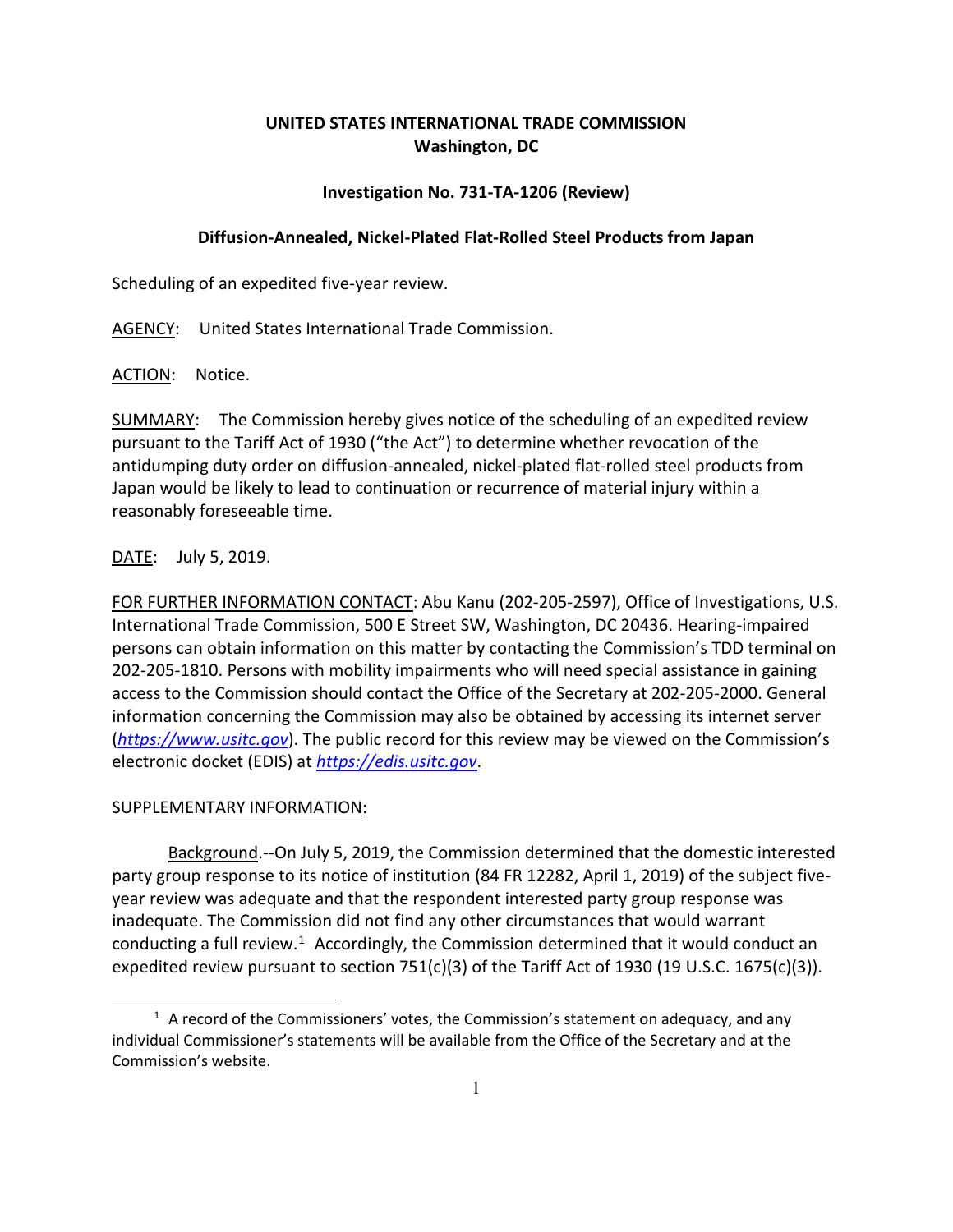For further information concerning the conduct of this review and rules of general application, consult the Commission's Rules of Practice and Procedure, part 201, subparts A and B (19 CFR part 201), and part 207, subparts A, D, E, and F (19 CFR part 207).

Staff report.--A staff report containing information concerning the subject matter of the review will be placed in the nonpublic record on August 13, 2019, and made available to persons on the Administrative Protective Order service list for this review. A public version will be issued thereafter, pursuant to section 207.62(d)(4) of the Commission's rules.

Written submissions.--As provided in section 207.62(d) of the Commission's rules, interested parties that are parties to the review and that have provided individually adequate responses to the notice of institution, $<sup>2</sup>$  $<sup>2</sup>$  $<sup>2</sup>$  and any party other than an interested party to the</sup> review may file written comments with the Secretary on what determination the Commission should reach in the review. Comments are due on or before August 20, 2019 and may not contain new factual information. Any person that is neither a party to the five-year review nor an interested party may submit a brief written statement (which shall not contain any new factual information) pertinent to the review by August 20, 2019. However, should the Department of Commerce ("Commerce") extend the time limit for its completion of the final results of its review, the deadline for comments (which may not contain new factual information) on Commerce's final results is three business days after the issuance of Commerce's results. If comments contain business proprietary information (BPI), they must conform with the requirements of sections 201.6, 207.3, and 207.7 of the Commission's rules. The Commission's rules with respect to filing were revised effective July 25, 2014. *See* 79 FR 35920 (June 25, 2014), and the revised Commission Handbook on E-filing, available from the Commission's website at

*[https://www.usitc.gov/documents/handbook\\_on\\_filing\\_procedures.pdf](https://www.usitc.gov/documents/handbook_on_filing_procedures.pdf)*.

 $\overline{a}$ 

In accordance with sections 201.16(c) and 207.3 of the rules, each document filed by a party to the review must be served on all other parties to the review (as identified by either the public or BPI service list), and a certificate of service must be timely filed. The Secretary will not accept a document for filing without a certificate of service.

Determination.--The Commission has determined this review is extraordinarily complicated and therefore has determined to exercise its authority to extend the review period by up to 90 days pursuant to 19 U.S.C. 1675(c)(5)(B).

<span id="page-1-0"></span> $2$  The Commission has found the response submitted by Thomas Steel Strip Corporation to be individually adequate. Comments from other interested parties will not be accepted (*see* 19 CFR 207.62(d)(2)).